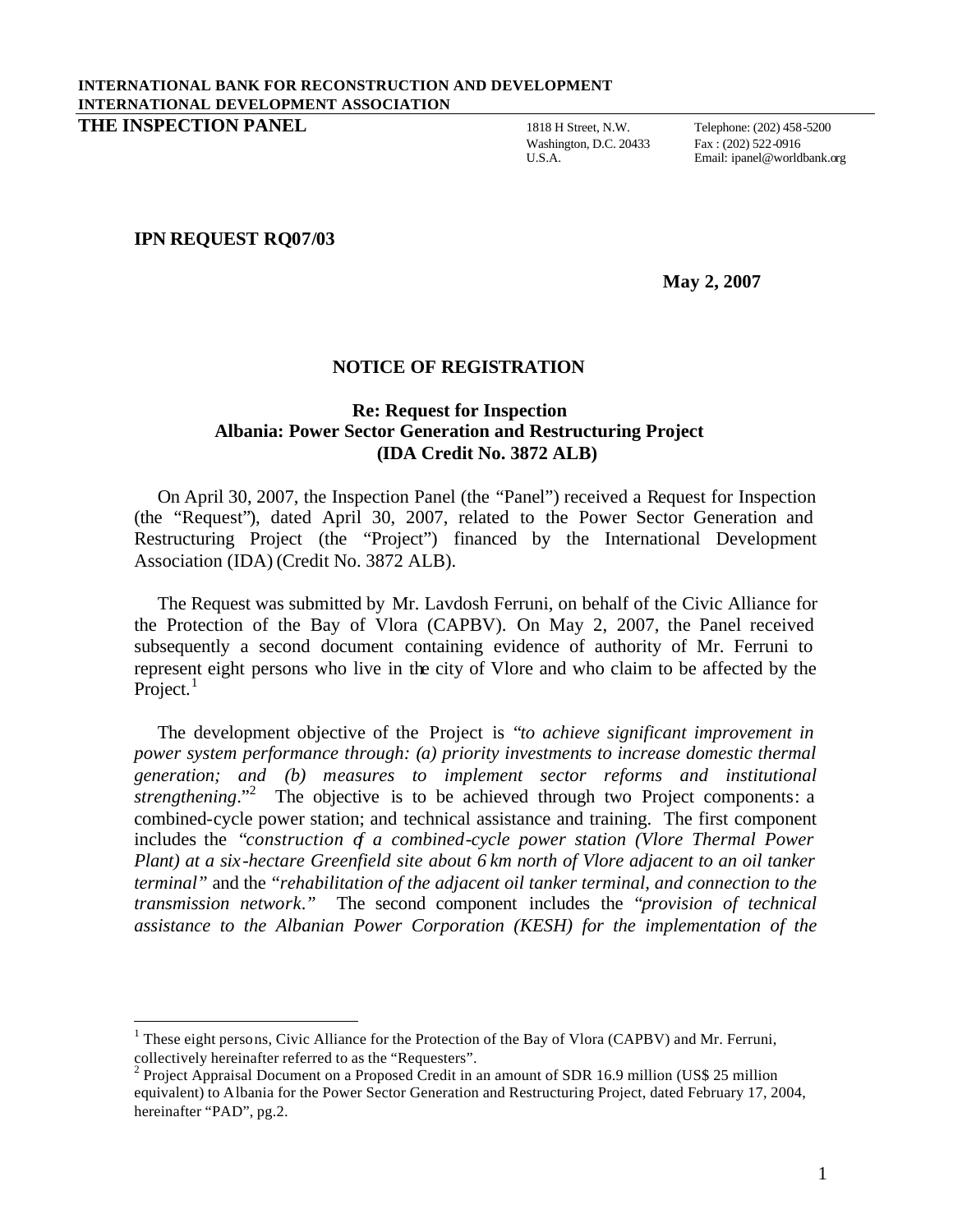*Project, improvement of operation of KESH and sector reforms and provision of training to KESH in procurement and environmental management*." 3

According to the Request, "*if built, the Vlore Thermal Power Plant will destroy environment, tourism, safe fisheries, natural habitat, ecosystem, coral colonies as well as the unique historical and cultural significance of the entire Vlora Bay and Narta* Lagoon.<sup>"<sup>4</sup> The Request states that, "*the Environmental Impact Assessment, in which the*</sup> *Bank has based its loan, refers only to one thermal power plant of 100 MW, while in the decision of the Government No. 610 dated 09/21/2004 - which the Bank is or should have been aware of - it is explicitly written that it is agreed to reach a capacity of 300 MW in next phases."* The Request further indicates that *"the Government approved (Law No. 9231 dated 05/13/2004) just one km far from Vlore Thermal Power Plant a concessional agreement of building of large oil storage deposit in the Vlora Bay."*

According to the Request*, "the procedures concerning the Vlore Thermal Power Plant were already found in violation of Article 6 of the Aarhus Convention on Access to Information, Public Participation and Access to Justice, as determined by the Aarhus Convention Compliance Committee in its Draft Finding and Recommendations of March 23, 2007."*

The Requesters have confirmed that they contacted Bank Management on several occasions.<sup>5</sup> However they are not satisfied with the answers and explanations provided. The Requesters assert that the Bank Management failed to consider the fact that: "*(a) the Project is based on the material misrepresentation of the site; (b) the Environmental Impact Assessment upon which the Bank's loan was based was misleading, illegal and wrong; and (c) the Bank's procedure leading to the Project is in violation of Albania's*  laws on environment, public participation, cultural heritage and Environmental Impact *Assessment, as well we the EU's laws and guidelines." 6*

The above claims may, *inter alia,* constitute non-compliance by the Bank with various provisions of the following operational Policies and Procedures:

| Project Appraisal                                |
|--------------------------------------------------|
| <b>Environmental Assessment</b>                  |
| <b>Natural Habitats</b>                          |
| <b>Involuntary Resettlement</b>                  |
| Economic Evaluation of Investment Operations     |
| Management of Cultural Property in Bank-Financed |
| Projects                                         |
| Project Supervision                              |
|                                                  |

 $3$  Development Credit Agreement between Albania and International Development Association for Power Sector Generation and Restructuring Project dated April 6, 2004, pg.14.

l

<sup>4</sup> Request for Inspection, letter dated April 30, 2007, para. 3, p.1

<sup>&</sup>lt;sup>5</sup> Letter to Orsalia Kalantzopoulos and Nadir Mohammed dated June 20, 2005; letters to Shigeo Katsu during the year of 2006 by Dr. Anna Kohen, Honorary Citizen of Vlora and Honorary Member of Civic Alliance for the Protection of the Vlora Bay; and meetings in Tirana with Orsalia Kalantzopoulos, Nadir Mohammed and Arlene Fleming.

<sup>&</sup>lt;sup>6</sup> Request for Inspection, letter dated April 30, 2007, para. 5, p.2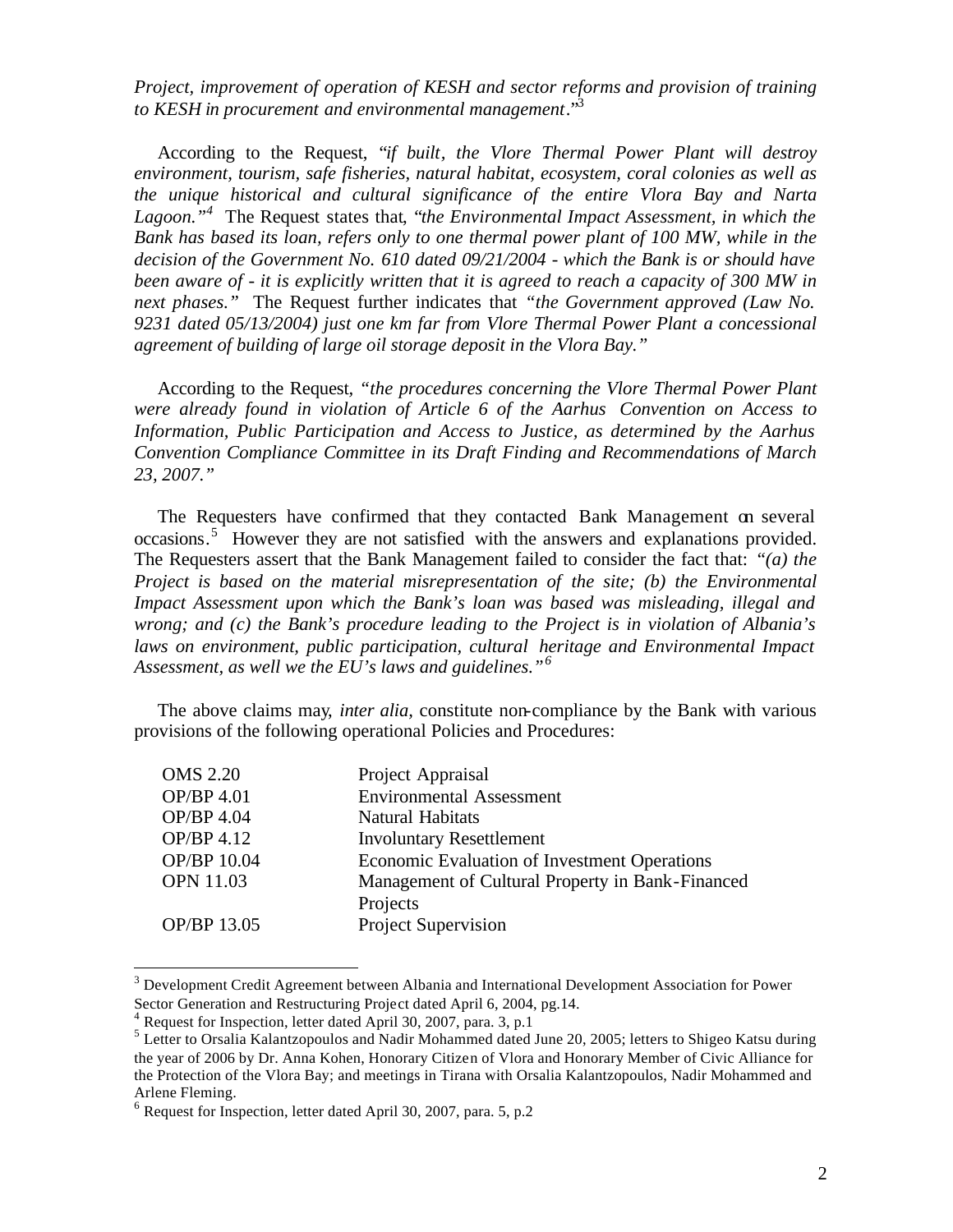Until further notice, all communications with the Requesters in connection with the Request will be sent to Mr. Lavdosh Ferruni as the representative of the Requesters.

Pursuant to paragraph 17 of the Panel's Operating Procedures (the 'Operating Procedures'), I am notifying you that I have, on May 2, 2007, registered this Request in the Inspection Panel Register.

In accordance with paragraph 18 of the IDA Resolution that established the Panel ('Resolution'), paragraphs 2 and 8 of the "*Conclusions of the Board's Second Review of the Inspection Panel*" (the '1999 Clarifications'), and paragraph 18 (d) of the Operating Procedures, Bank Management must provide the Panel, no later than June 1, 2007, with written evidence that it has complied, or intends to comply, with the Bank's relevant policies and procedures in relation to the above-referenced Project. The subject matter that Management must deal with in a response to the Request is set out in paragraphs 3 and 4 of the 1999 Clarifications.

After receiving the Management response, the Panel will, as outlined in the 1999 Clarifications and as provided by paragraph 19 of the Resolution, "*determine whether the Request meets the eligibility criteria set out in paragraphs 12 to 14* of the Resolution *and shall make a recommendation to the Executive Directors as to whether the matter should be investigated*."

The Request has been assigned IPN Request Number RQ07/03

Yours sincerely,

filith stown Weiss

Mr. Lavdosh Ferruni Civic Alliance for the Protection of the Bay of Vlora Sami Frasheri, p20/10 Tirana Albania

Mr. Paul D. Wolfowitz President International Development Association Room MC12-750

The Executive Directors and Alternates